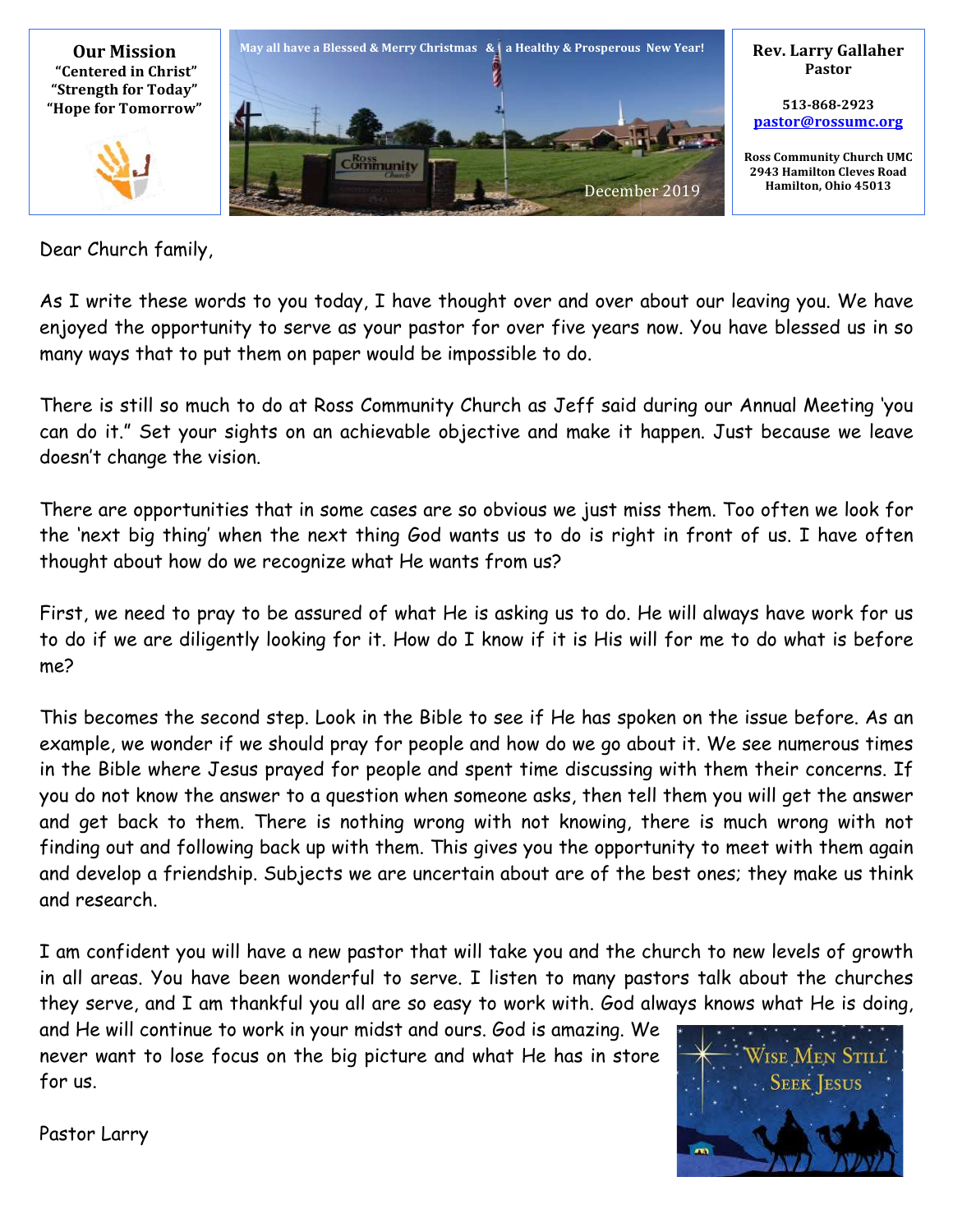

#### **Submitted by Judy Creasy**

The UMW church wide Christmas Dinner is being held on Thursday, December 5th at the church at 6:30PM. If you haven't bought your tickets, make sure you buy them this coming Sunday.

The women are selling Terri Lynn Nuts and Candy through the holiday season, to fund our Scholarships for college students. We have prebought six different items, but all the other nuts and candy can be bought on the Terri Lynn website.

The six items that we are selling at church are:

- Pecan Halves \$13.00
- Deluxe Mixed Nuts \$13.00
- Giant Whole Cashews \$13.00
- Milk Chocolate Pecan Clusters \$13.00
- Sweet & Salty Trail Mix \$10.00
- Milk Chocolate Jumbo Raisins \$10.00

The website to buy additional items is: UMWRossOH.terrilynn.com. We get credit for the Scholarship fund when buying them through this address.

| <b>Hall &amp; Door Monitor</b> |                        |
|--------------------------------|------------------------|
| <b>December</b>                | 2019                   |
| 1                              | Roger Creasy           |
| 8                              | Phil Brown             |
| 15                             | Doug Beckman           |
| 22                             | Judy Creasy            |
| 29                             | <b>Sharon Mortimer</b> |
| January                        | 2020                   |
| 5                              | <b>Wayne Estep</b>     |
| 12                             | Jim Rechel             |
| 19                             | <b>Gary Mortimer</b>   |
| 26                             | Mike Ratliff           |

#### **SIGN UP TO DEDICATE FLOWERS FOR THE ALTAR** *Submitted by Jan Gump*



Debbie Kunick does an awesome job of making sure we have beautiful flowers on the altar every Sunday. You have the opportunity to make a dedication to honor a friend or loved one and at the same time help defray the cost of the flowers. Each Sunday from now through December 29, the FLOWER CALENDAR will

be on the table across from the kitchen so you can select a Sunday or Sundays to make your dedication. The price remains the same - just \$20. There will be envelopes on the table as well for you to put your check or cash in and write your dedication. You get to take the flowers home after the Sunday service on your dedication week.

Thanks so much.



| <b>Worship Leaders</b> |                     |
|------------------------|---------------------|
| <b>December</b>        | 2019                |
| 1                      | Debbie Gilman       |
| 8                      | <b>Sally Rechel</b> |
| 15                     | <b>Greg Conrad</b>  |
| 22                     | Debbie Kunick       |
| 29                     | <b>Roger Creasy</b> |
| January                | 2020                |
| 5                      | Nancy Beckman       |
| 12                     | Tom Bevington       |
| 19                     | Jim Rechel          |
| 26                     | Debbie Gilman       |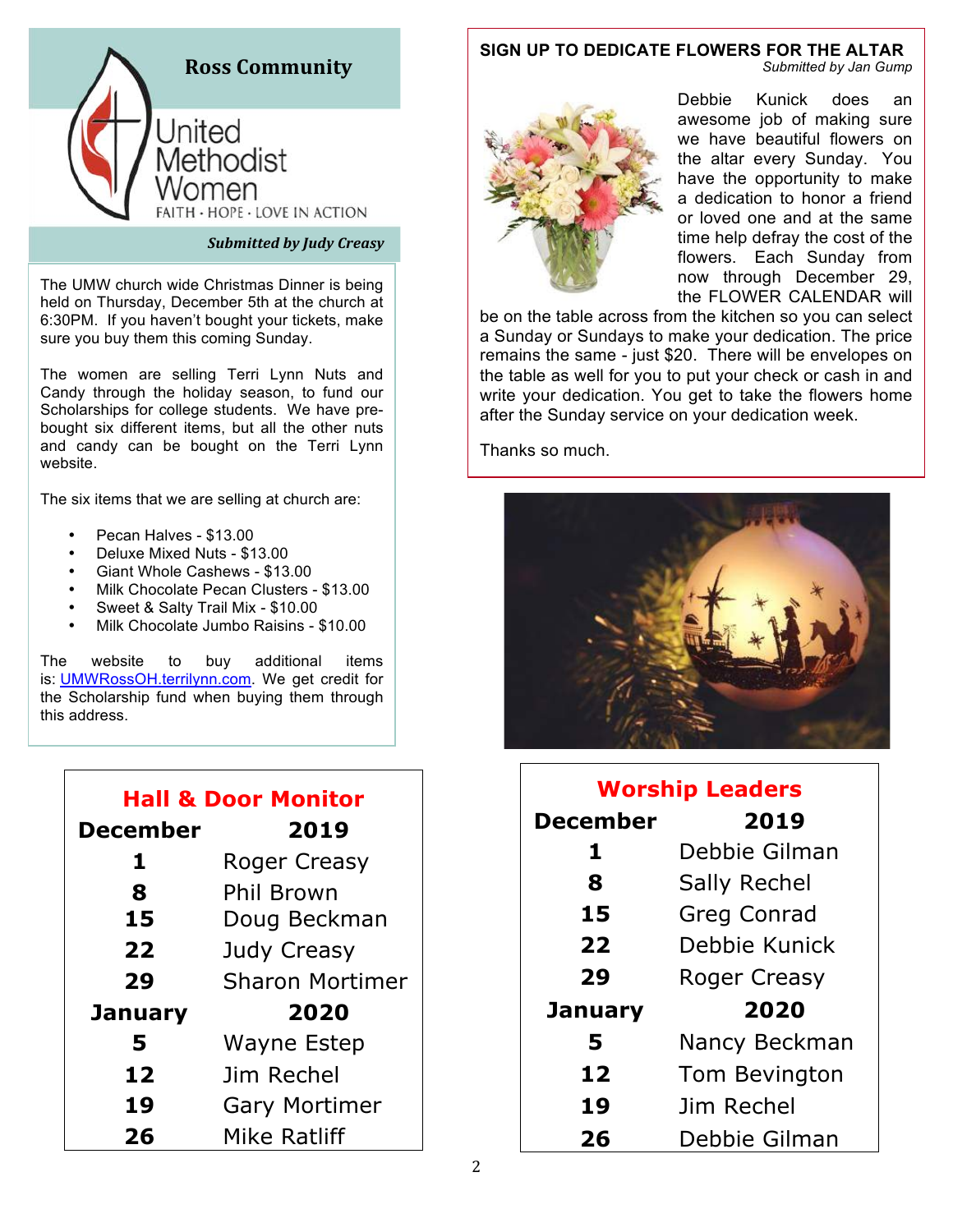# **December Birthdays**



03 Linda Kunick 03 Ian Stewart 07 Brelan Bryant 08 Lynette Conrad 11 Kyle McNeely

11 Butch Foster 14 Henry Brown 15 Bill Oliver 15 Lantz Lewis 25 Iesus



#### **To the congregation of Ross Community United Methodist Church**

As the editor of the R.C.U.M.C. newsletter I have been looking through my computer files of saved copies of the newsletter, which I have edited. I was slightly surprised that the first newsletter I edited was the October/November 2011 issue.

In the summer/fall of the year 2011 Trudy Schreiner, editor at the time, informed Pastor Grant Montgomery that she was going to step away from her duties of editing our church newsletter. Having done a newsletter for my local union, I volunteered to take over the duties of editor in an **interim status**. It is now time for me to step aside.

The December 2019 issue of the R.C.U.M.C. newsletter will be the last issue I edit. I truly believe someone will step up and continue our church newsletter and probably do a better job of it than I have done.

On another matter, I have served our church as the Administrative Council Chairperson for a total of approximately eight to nine years. Looking back I have served with four pastors: Grant Montgomery, Kyle McNeely, John Guliano and Larry Gallaher. It is now time for me to step aside and let someone else take over the chairpersonship of our Ad. Council. My last meeting will be sometime in December when the council meets to approve our budget for the upcoming year. It truly was a joy serving the Ad. Council but it was the committee chairs that did the heavy lifting on all the issues that came before our council.

I have always believed that when God closes one door He always opens another. In closing I wish to thank the congregation for allowing me and putting up with me as I fulfilled the duties of the Ad Council chair and editor of our newsletter.

In Christ's Peace, Phil





# December 4 Roger & Judy Creasy

## **Trustees Report**

*Submitted by Wayne Estep*

As of December 31, 2019, I will be stepping down from the Trustee chairmanship. I have done it for several years and have enjoyed it, but I feel it is time for new leadership. During my tenure, I was proud to head up the remodeling of the sanctuary and bringing it up to date.

Now, the main jobs of this position are:

(1) Overseeing a number of outside contractors that help keep our church in great shape.

(2) Seeing that all inspections are done in a timely manner.

(3) Keeping a constant eye on the building to maintain it in tiptop shape.

It is my hope that someone will step forward soon to replace me. I love our church and have no intention of leaving. I will be here to help and assist anyone who wants to assume this position.